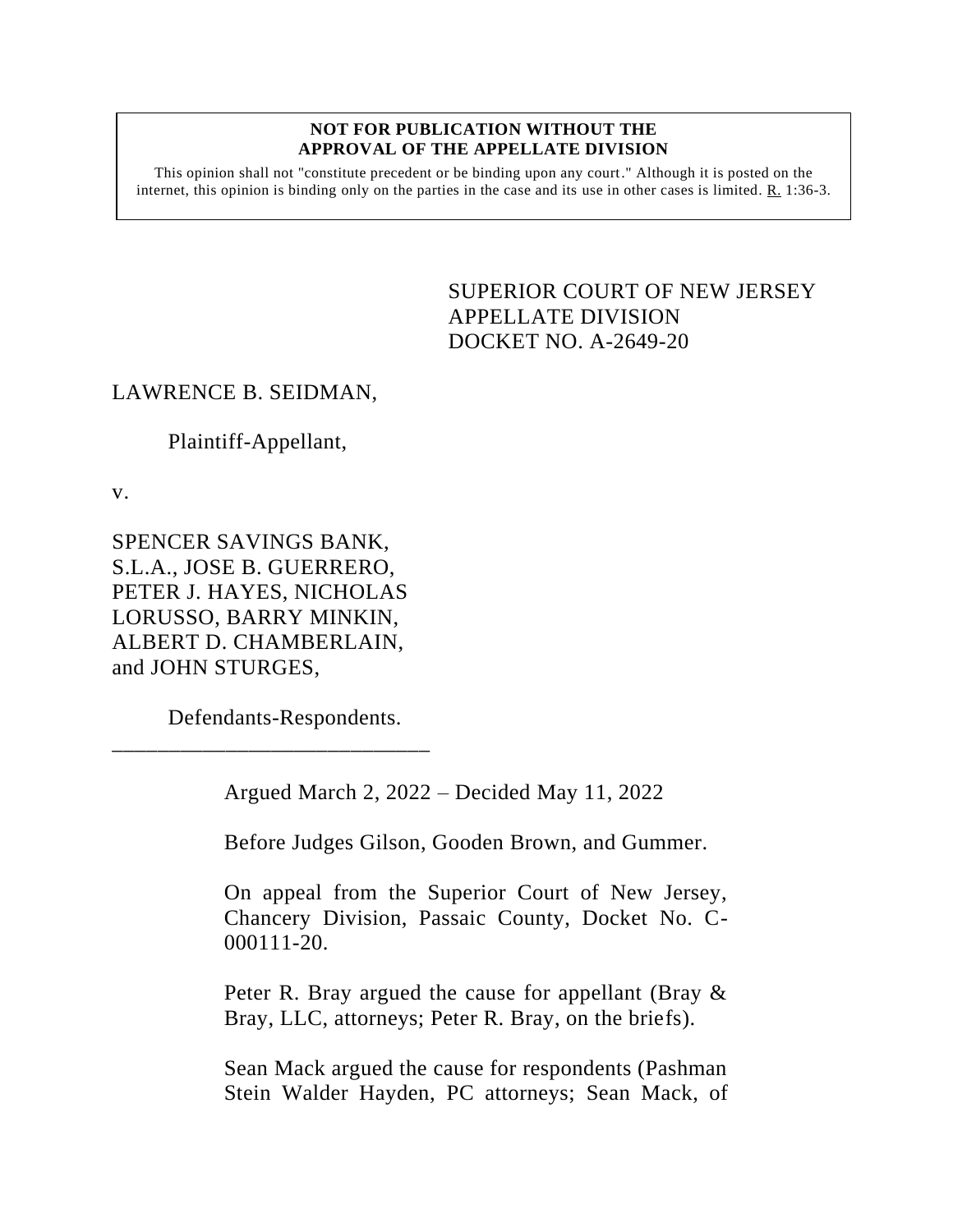counsel and on the brief; Timothy P. Malone and Darcy Baboulis-Gyscek, on the brief).

## PER CURIAM

The parties are engaged in ongoing disputes to control Spencer Savings Bank, S.L.A. (the Bank). In this litigation, plaintiff Lawrence Seidman appeals from portions of an order dismissing his claims that the directors of the Bank (Directors) violated their fiduciary duties by lobbying against a proposed amendment to legislation concerning the governance of mutual savings banks. We hold that the Directors' lobbying was protected under the Noerr-Pennington doctrine, which precludes civil liability for exercising the First Amendment right to petition the government. Accordingly, we affirm.

## I.

The Bank is a mutual savings association established under the New Jersey Savings and Loan Act (the S&L Act), N.J.S.A. 17:12B-1 to -319. The S&L Act provides that depositors and borrowers are the members of a mutual savings association, and those members elect the bank's directors. N.J.S.A. 17:12B-63; N.J.S.A. 17:12B-74. The board of directors in turn oversees the association. N.J.S.A. 17:12B-62.

For seventeen years, plaintiff, who is a depositor in the Bank, has sought to become a director. Plaintiff's efforts and the existing Directors' opposition to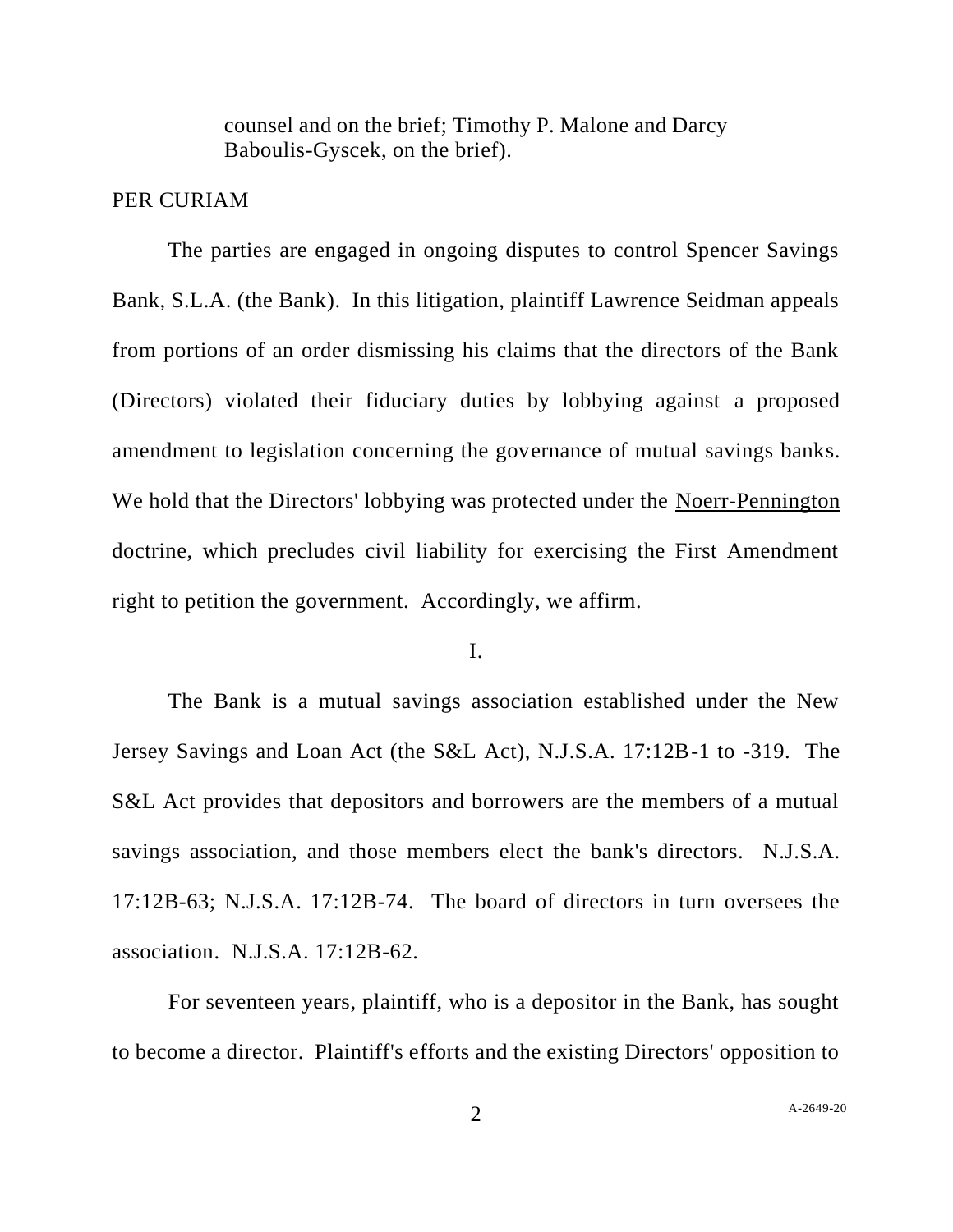those efforts have engendered several litigations and appeals. See Seidman v. Spencer Sav. Bank, SLA, No. A-2039-17 (App. Div. Oct. 3, 2019) (slip op. at 3, n.2) ("Seidman V") (listing and summarizing the four appeals before this court from 2006 to 2015); Vasta v. Spencer Sav. Bank, SLA, No. PAS-C-00108-21 (filed Nov. 10, 2021).

This appeal arises out of a dispute over a proposed plan to convert the Bank to a different type of bank. In 2019, the Directors voted to present a plan to convert the Bank from a mutual savings association to a mutual savings bank. Mutual savings banks are governed by a board of managers, and the managers are elected by the board of managers. N.J.S.A. 17:9A-188. In other words, the member-depositors do not vote for the bank's leadership. The Directors claim that they propose this change to expand the Bank's ability to make commercial loans because mutual savings banks are not required to meet a federal regulation known as the "qualified thrift lender test." In contrast, plaintiff asserts that the proposed conversion was an effort to entrench the Directors in their position and prevent him from becoming a director.

After the Bank announced the plan to convert to a mutual savings bank, bills were introduced into the New Jersey Senate and Assembly to amend the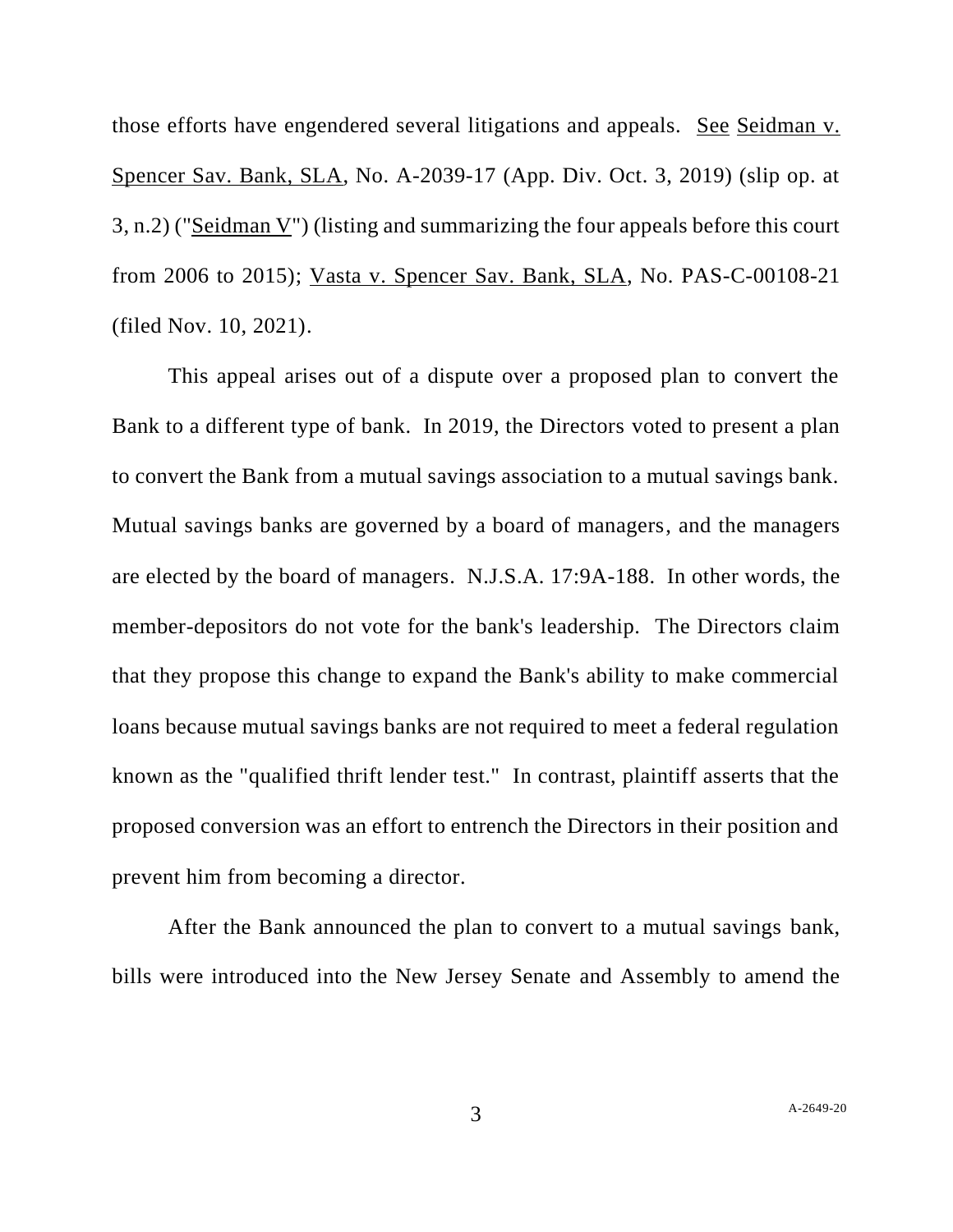statutes governing mutual savings banks and other mutual associations. See S. 2726 and A. 4824 (2020) (collectively the Proposed Bill).

The Proposed Bill provided that, for newly converted mutual savings banks, the management would be elected by account holders. Plaintiff apparently supports the Proposed Bill, and defendants assert that he helped cause it to be introduced. Defendants also assert that the Proposed Bill would be bad for the Bank.

In December 2020, plaintiff brought this action seeking to enjoin the Bank and the Directors from conducting the 2021 annual meeting where members would elect the board of directors. Plaintiff also alleged that the Directors and the Bank were breaching their fiduciary duties and engaging in corporate waste by lobbying against the Proposed Bill.

The trial court denied plaintiff's request for temporary restraints. The Bank and the Directors then moved to dismiss plaintiff's complaint. Relevant to this appeal, defendants argued that their lobbying activities were protected under the Noerr-Pennington doctrine. The trial court agreed, and on April 29, 2021, it issued an order and written opinion dismissing with prejudice all of plaintiff's claims. Plaintiff now appeals but challenges only the dismissal of his claims for breach of fiduciary duties (count II) and corporate waste (count III).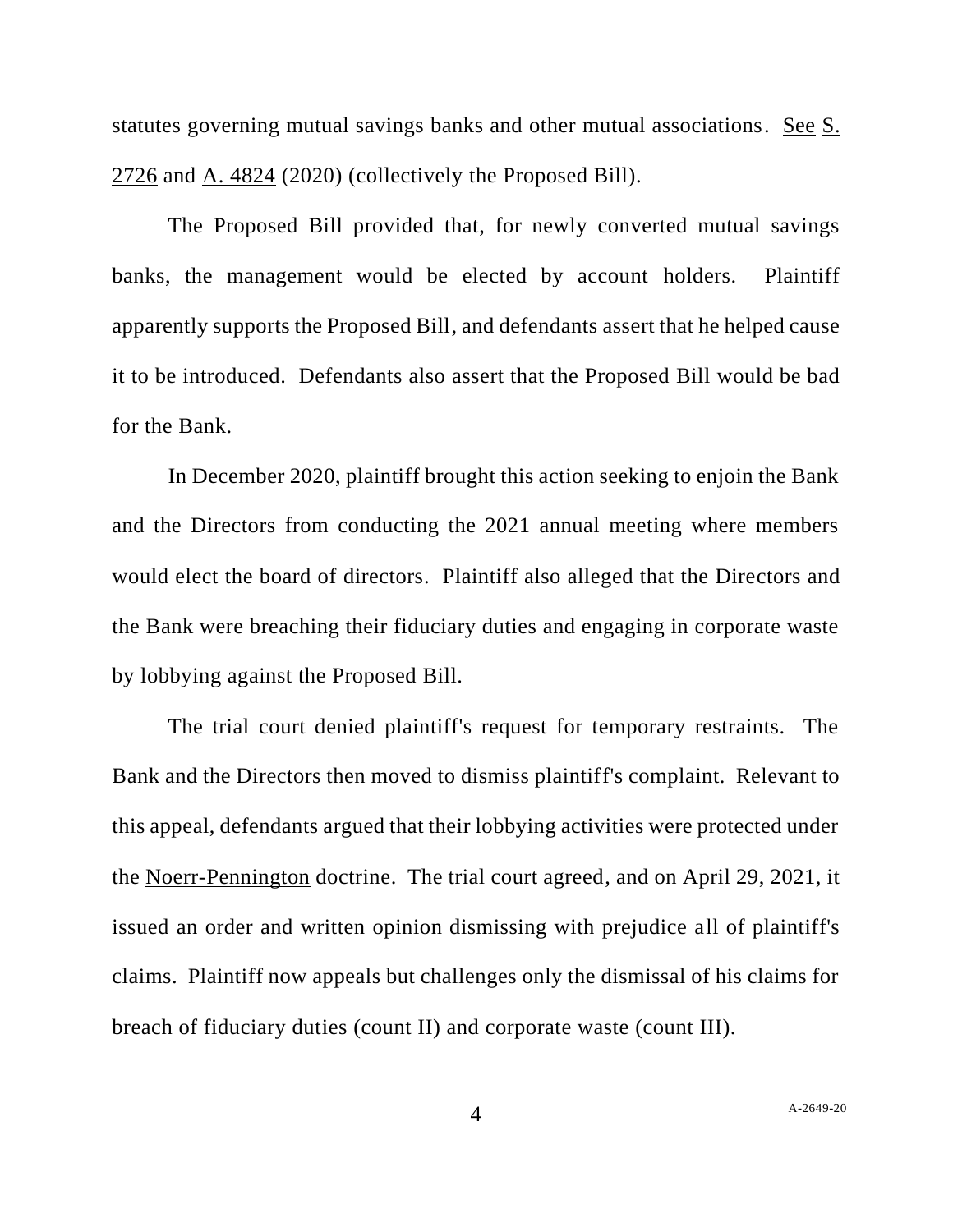On appeal, plaintiff argues that the Noerr-Pennington doctrine does not apply to the Directors' lobbying activities because the Directors had "abrogate[ed] their fiduciary duties and squander[ed] the [Bank's] money." We reject that argument because plaintiff does not contend, and the record does not support, that the lobbying efforts were a sham. Instead, the record establishes that plaintiff and the Directors have different views of the Proposed Bill. Therefore, the lobbying by the Directors and the Bank was protected by the First Amendment right to petition the government.

We use a de novo standard when reviewing an order dismissing a complaint for failure to state a claim. State ex rel. Campagna v. Post Integrations, Inc., 451 N.J. Super. 276, 279 (App. Div. 2017). "When reviewing a motion to dismiss under Rule 4:6-2(e), we assume that the allegations in the pleadings are true and afford the pleader all reasonable inferences." Sparroween, LLC v. Twp. of W. Caldwell, 452 N.J. Super. 329, 339 (App. Div. 2017). Where, however, it is clear that "the complaint states no basis for relief and discovery would not provide one, dismissal is the appropriate remedy." Banco Popular N. Am. v. Gandi, 184 N.J. 161, 166 (2005).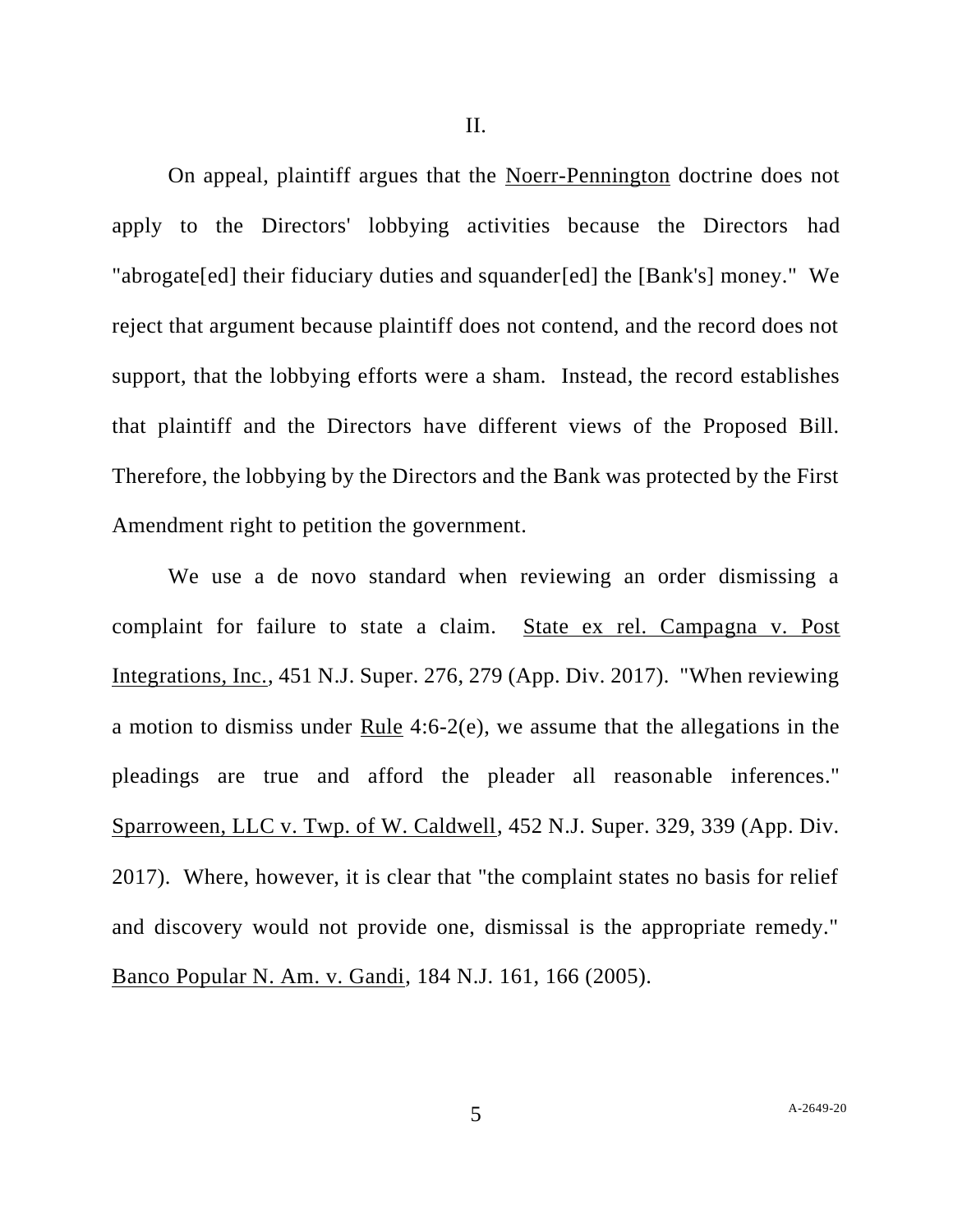The Noerr-Pennington doctrine recognizes the First Amendment right of citizens to petition their government and generally immunizes petitioning activities from civil liability. Oasis Therapeutic Life Ctrs., Inc. v. Wade, 457 N.J. Super. 218, 232 (App. Div. 2018); Fraser v. Bovino, 317 N.J. Super. 23, 37 (App. Div. 1998). The doctrine has its roots in antitrust law and was named after two antitrust cases. See E. R.R. Presidents Conference v. Noerr Motor Freight, Inc., 365 U.S. 127 (1961); United Mine Workers of Am. v. Pennington, 381 U.S. 657 (1965). In those cases, the United States Supreme Court held that the defendants were immune from antitrust liability for engaging in conduct, including litigation, aimed at influencing decision-making by the government. Pro. Real Est. Invs., Inc. v. Columbia Pictures Indus., Inc., 508 U.S. 49, 56 (1993).

The protection accorded under the Noerr-Pennington doctrine has been expanded beyond antitrust to include protection against other types of claims, including tort claims of malicious prosecution and abuse of process. Main St. at Woolwich, LLC v. Ammons Supermarket, Inc., 451 N.J. Super. 135, 144 (App. Div. 2017). Accordingly, "New Jersey courts have recognized the Noerr-Pennington doctrine and applied it to afford immunity to those who petition the government for redress." Ibid.; see also Structure Bldg. Corp. v. Abella, 377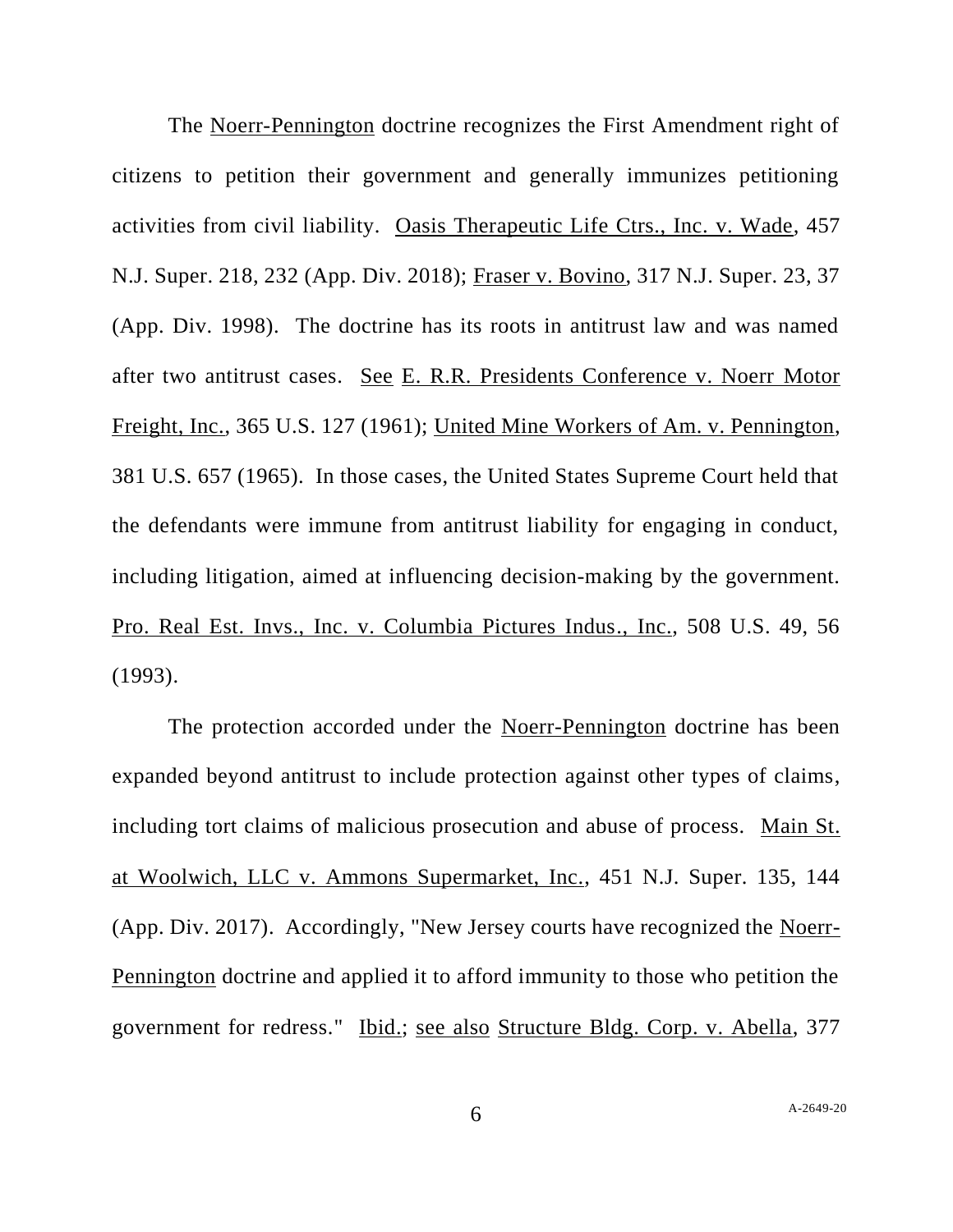N.J. Super. 467, 471 (App. Div. 2005) (holding that a homeowners' group that fought a developer's effort to obtain subdivision approval was protected under the doctrine); Fraser, 317 N.J. Super. at 37-38 (holding that objectors to a landuse application are immune from tort liability under the Noerr-Pennington doctrine).

There is a limitation on the application of the Noerr-Pennington doctrine. The doctrine does not apply if the conduct at issue is a sham. See Octane Fitness, LLC v. ICON Health & Fitness, Inc., 572 U.S. 545, 556 (2014); Main St. at Woolwich, 451 N.J. Super. at 144. For example, the doctrine will not apply if the petitioning activity is a "mere sham" to cover an attempt to interfere with the business relationship of a competitor. Fraser, 317 N.J. Super. at 37 (quoting Pro. Real Est. Invs., Inc., 508 U.S. at 60-61). Petitioning activity is also not protected when it is "objectively baseless in the sense that no reasonable litigant could realistically expect success on the merits." Pro. Real Est. Invs., Inc., 508 U.S. at 60. Accordingly, the doctrine does not protect actions that aim to further wrongful conduct through use of the governmental process as opposed to the outcome of that process. Id. at 60-61. "[P]rivate action that is not genuinely aimed at procuring favorable government action is a mere sham that cannot be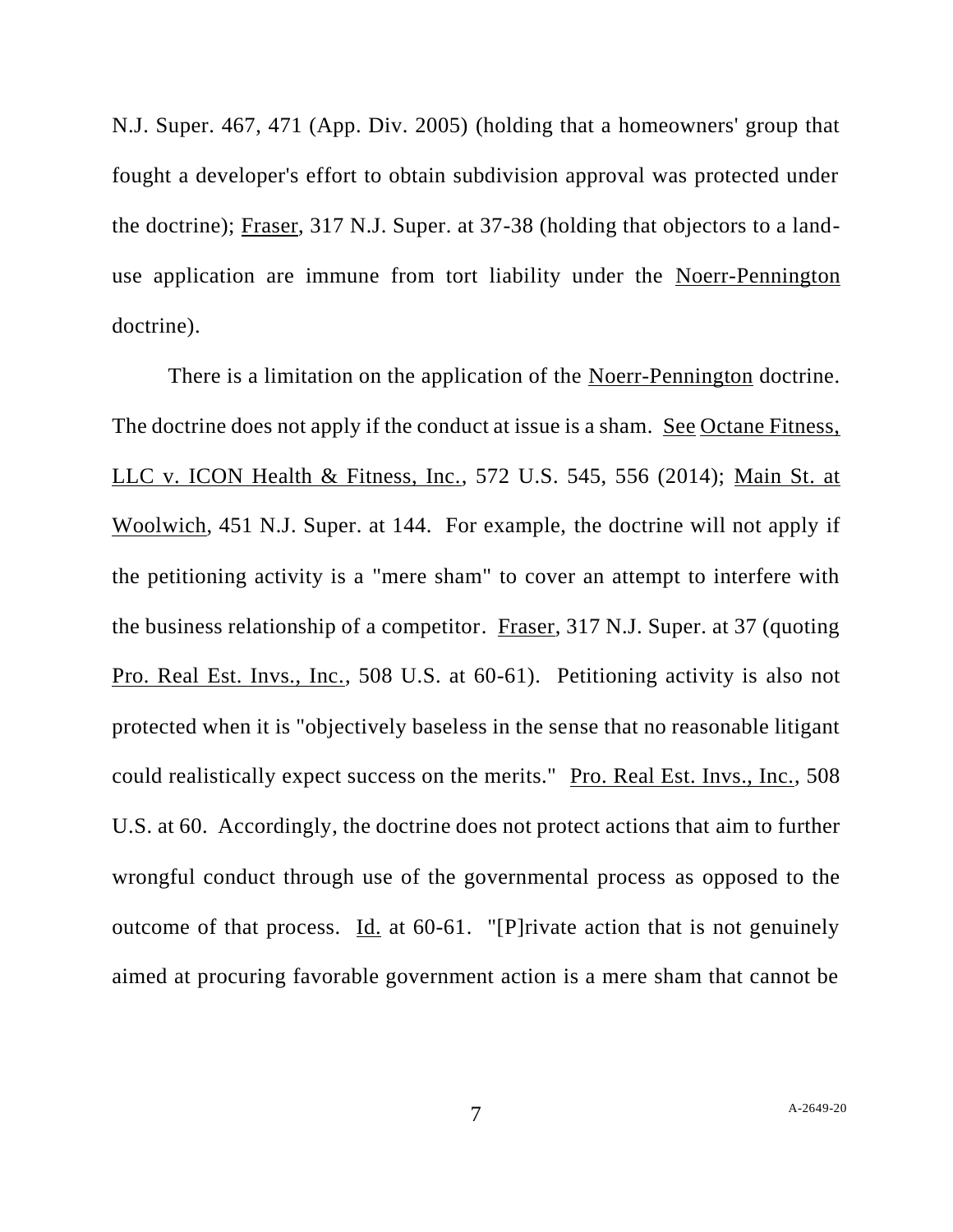deemed a valid effort to influence government action." Allied Tube & Conduit Corp. v. Indian Head, Inc., 486 U.S. 492, 500 n.4 (1988).

Plaintiff contends that the Directors' lobbying activity against the Proposed Bill was driven by self-interest and was not in the best interest of the Bank and its members. He alleges that the Directors breached their fiduciary duties by lobbying against the Proposed Bill and engaged in corporate waste by spending the Bank's money to hire a lobbying firm. Although plaintiff concedes that lobbying is a protected right, he argues that his claims are not governed by the Noerr-Pennington doctrine because the Directors were taking actions to entrench themselves in their positions.

We are not persuaded by plaintiff's arguments because he has not alleged that the lobbying activity was a sham. Indeed, the record would not support a claim that the lobbying was a sham. To determine whether conduct is a sham, a court engages in an objective consideration without evaluating "the actor's underlying motivation, no matter how improper it may be." Oasis Therapeutic, 457 N.J. Super. at 232 (quoting Fraser, 317 N.J. Super. at 38). "Only if challenged [activity] is objectively meritless may a court examine the [petitioner's] subjective motivation." Pro. Real Est. Invs., Inc., 508 U.S. at 60.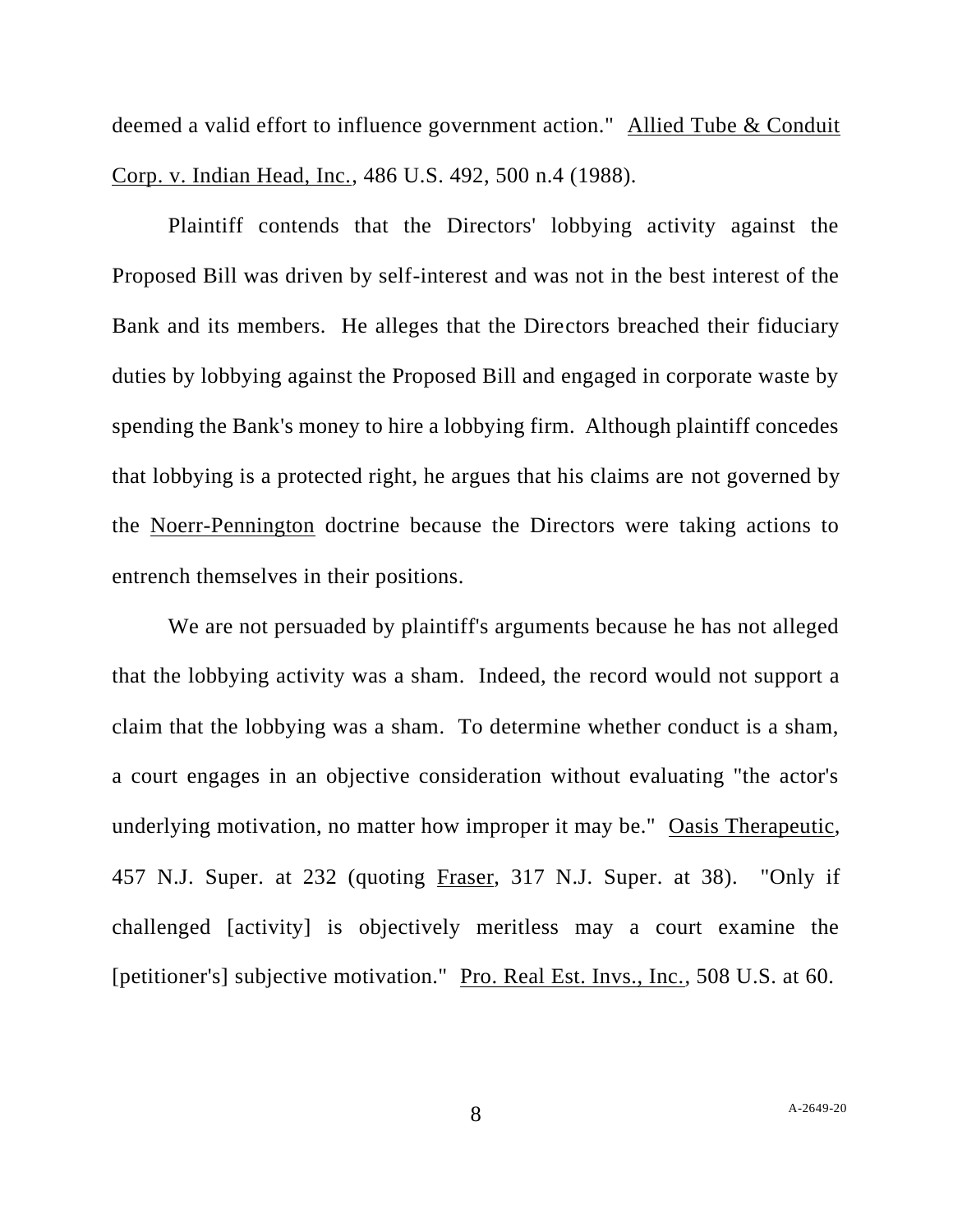In plaintiff's complaint, he asserts that the Directors sought to influence government policy by opposing the Proposed Bill. There is no allegation that the Directors' lobbying efforts were so baseless that they had no reasonable expectation of success. Even affording plaintiff all reasonable inferences, and assuming the Directors' motivations were as malign as he says, the lobbying activity was not objectively meritless. Indeed, the Proposed Bill did not pass in the 2020-2021 legislative session. See Bill S2726, New Jersey Legislature, https://njleg.state.nj.us/bill-search/2020/S2726 (last visited Apr. 29, 2022) (indicating that the last action taken on the Bill was referral to senate committee); see also Noerr, 365 U.S. at 144 (finding no sham where effort to influence legislation "was not only genuine but also highly successful").

The critical, indisputable fact is that the Directors had a right to oppose the Proposed Bill. No matter what their motives were, the Proposed Bill, as a proposed amendment to an existing statute, was subject to legitimate debate. The Directors' and the Bank's effort to lobby against the Proposed Bill becoming law was an exercise of their First Amendment rights to petition the government. Accordingly, those lobbying efforts cannot form the basis for civil liability.

Plaintiff also argues that the Directors' First Amendment activities can be limited because their positions with a mutual savings association were quasi